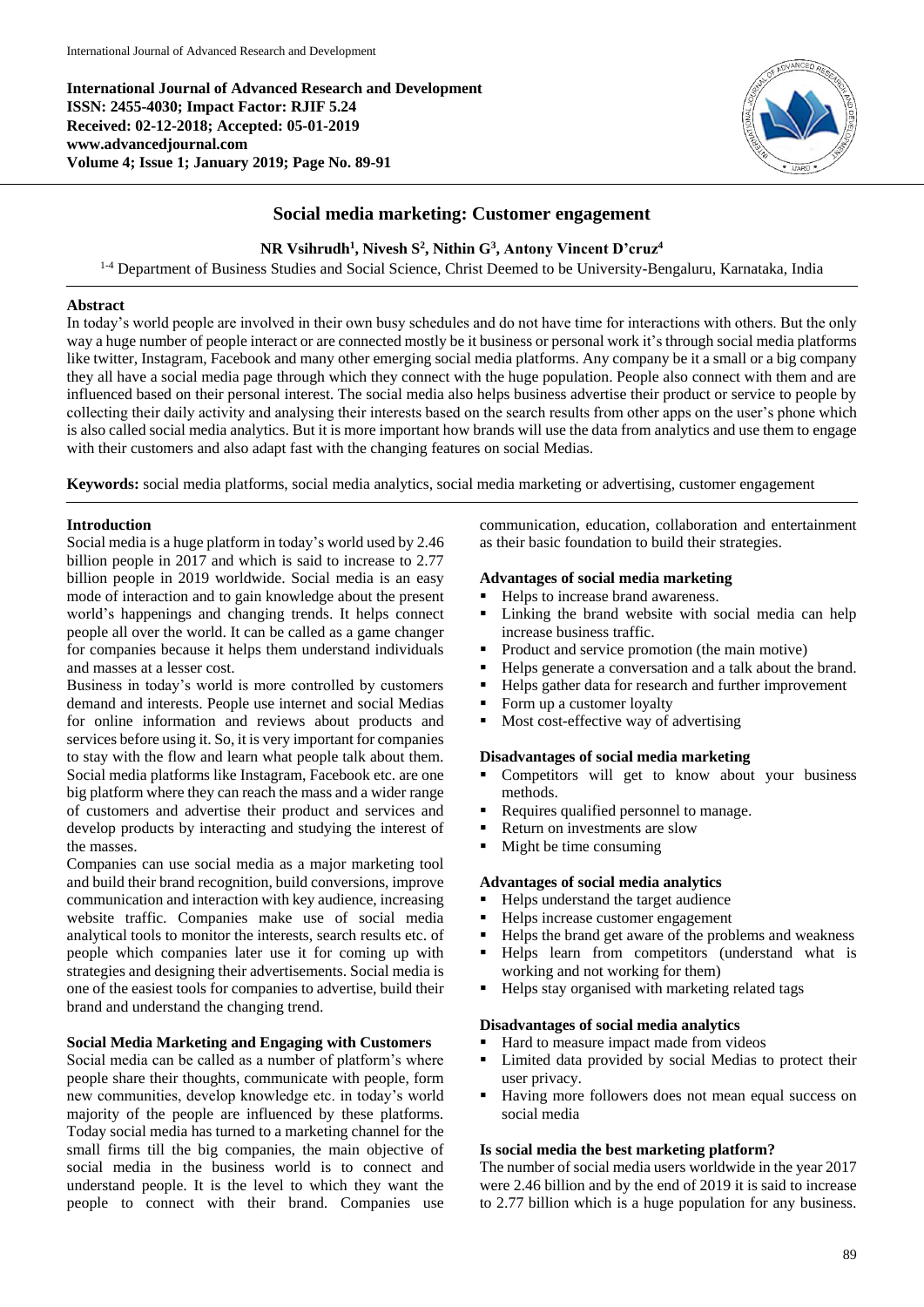According to Data & Marketing Association, 77% of the marketers use at least one social media platform to connect their brand with the people. But only 38% of them agreed that they can measure their social activities. 48% of them said they are getting a good return on investment from social media platforms. So, I would say it is the best platform only when used with proper measures and a when updated on daily basis.

Mobile phones have also become a huge benefit for social media marketing. People use their mobile phones which is the most popular and easiest way to use social media through which they get know every information that's happening related to their interests. Companies are now also using QR codes on their social media pages along with the products making it easy for the people to buy.

Companies host campaigns on social media platforms which also attracts a lot of people to engage in the campaign and support it. They collect details from people through these campaigns which is useful for them in updating their brand.

These social media also sell user data base to companies which helps companies to know about their customer's interest. Users receive advertisements even if they don't follow that particular brand on their social media feed. Which if clicked on takes them to the main website of the company. Customers develop a brand attitude through this and marketers also keep working on increasing customer brand attitude through developing consumer brand relationship

Motivation factor is very important to attract customers. Motivation factors can be like sending Brand invitations or advertising. Taking personal research can also help the brand. Social media will be effective in connecting with people for marketing purpose when organisations that have their presence on social media platforms provide dependable and timely information to the customers about the brand. Buying decision plays a very important role in motivating customers to brand following on social media platform. Even the brand loyalty is important to get more customers and followers. Customers do their own research on Google and the brands home page to know more about the brand and their product of interest. But their still comes a gap between actual delivery and customers' expectations at social networking websites. Sometimes the brands do not give timely information and the customers questions are not being answered etc.

#### **Social media for building your business?**

Yes, as I already mentioned it is useful but only when used correctly with proper measures. Customer service, building brand image and sales are the three areas that is helped the most with social media. According to few researches 67% of customers have interacted with brands through social media for customer service. Questions asked by customers can be answered quickly through social media which helps brands develop a better customer relationship. Also, questions answered according to a research shows that 49% of customers are prompted to purchase more from that brand. Sharing your brands personality through photos and a positive message can increase your brand image.

Difference between simple engagement with customers and analytics. The inquiries that companies or brands receive every day and how they respond is customer engagement. But analytics is looking into where those inquiries came from, how the customers respond to answers and posts and how much they are engaged with the brands posts on social media. Analytics also includes data from competitors. These help

brands to make better brand related content on social media and helps to determine how the content needs to be delivered to their customers. Using this data to maximum advantage helps to know if the investment made by the brand is worth the time and price and it is all about the size of data collected for analysis.

## **How do you improvise and boost customer engagement**? We all know that social media controls the way customers interact with business and it is not just about posting pictures anymore but a huge platform for companies to interact with users as a marketing tool. But companies face problems sometimes with interacting with customers when there is a change in the algorithms and features on social media.

To avoid such problems or to overcome them easily and quick companies will have to:

- Keep making studies and research about the interest of their audience and how they might change in future, will it help them or not, what topics or areas they need to concentrate more on as to keep a continuous understanding with the customers.
- Language is another very important aspect for customer engagement. Communicating with your customers with their local language, replying to young audience in a informal language, using GIFs and emojis will so help.
- Ask your audience or customers questions and advices. Using features on Instagram like "ask me a question" or "poll" can help get customer feedback easily which will help to understand and measure customer interaction with that brand.
- Make contests, making social media campaigns in form of contests have boosted the customer engagement and followers with brands by 34%. This is one of the strategies that is being used by many brands in today's world. Give your audience or customers some fun related tasks and offer some gifts like free tickets, or product coupons, etc...

Which will attract more customers. Give those contests a short deadline. If the contest is for a long-time people might lose interest.

#### **Conclusion**

Business in today's world has transformed into the social relationship and it is very important for business to take up proper engagement marketing principle to connect and understand their customers. Marketers have to provide enough information to their customers for high quality engagement. Brands have to use the online technological features given on social media plat forms completely and form strategies to attract a larger number of the users to their advertisements and try to become more innovative. Social media listening, analytics they give brands opportunity to increase their customer engagement. The building up of customer engagement on social media is a processed method including: connecting with the people, making interactions, giving customers satisfaction, staying committed to the customers' requests and service. Mass communication or mass marketing is where social media is the most useful and using all the tools provided by social media the most in a proper and planned way will help any company or brand make their investment in social media worth. Engaging and interacting with more customers on social media is not a very easy task it requires a well-planned research and execution. Brands need to appreciate their customers and make them feel